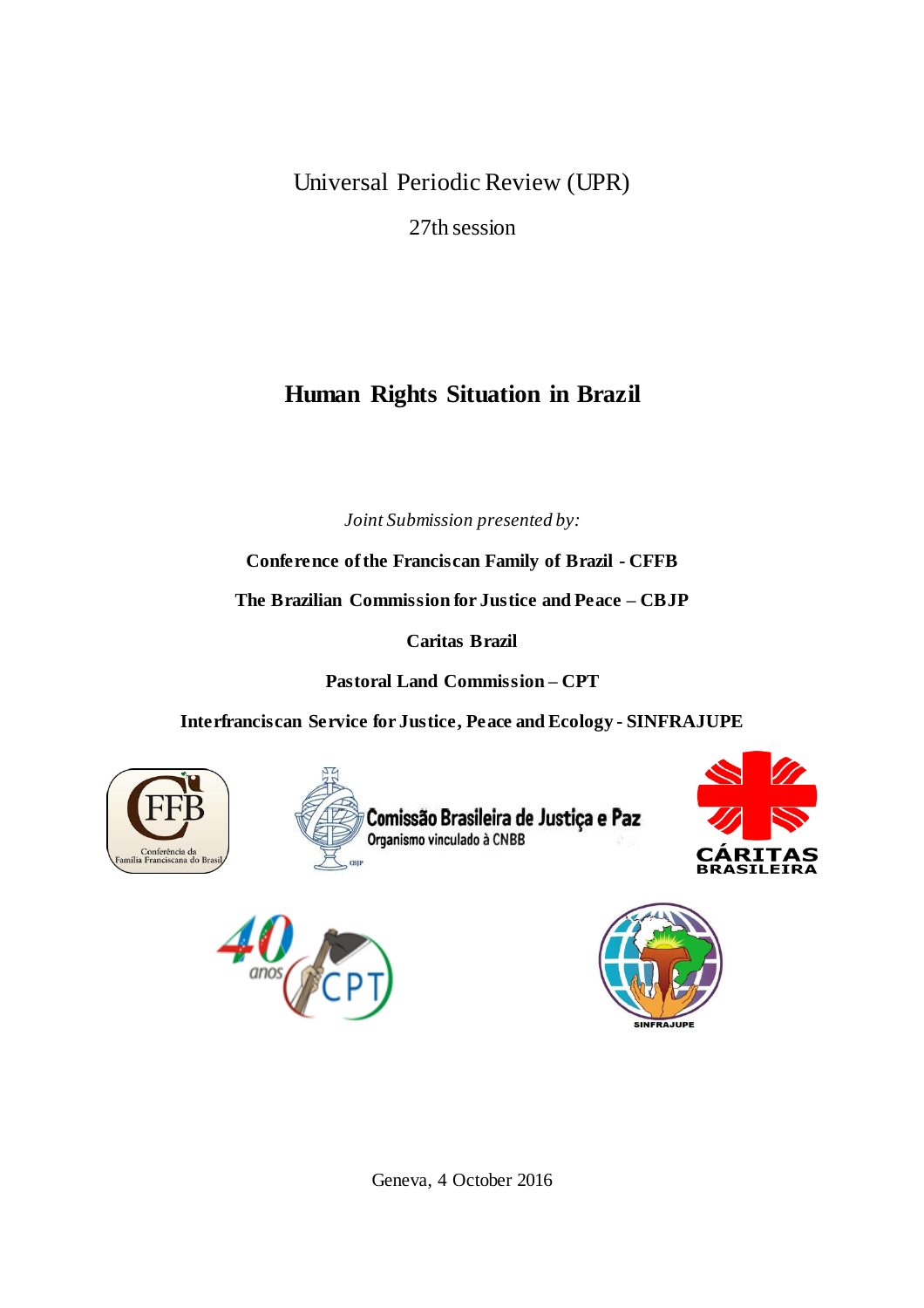#### **INTRODUCTION**

- 1. The present submission seeks to contribute to the Universal Periodic Review (UPR) of Brazil during its third cycle that will take place in 2017, at the 27th session of the Universal Periodic Review Working Group. This report has been elaborated by a coalition of organizations from Brazil - **Conference ofthe Franciscan Family of Brazil – CFFB** (Conferência da Família Franciscana do Brasil)**, The Brazilian Commission for Justice and Peace – CBJP** (Comissão Brasileira de Justiça e Paz)**, Caritas Brazil** (Caritas Brasileira)**, Pastoral Land Commission – CPT** (Comissão Pastoral da Terra)**, Interfranciscan Service for Justice, Peace and Ecology – SINFRAJUPE** (Serviço Interfranciscano de Justiça, Paz e Ecologia) through collaborative research and analysis of the information collected and compiled on the ground.
- 2. The submission focuses on structural changes in institutions and policies that are of great concern to civil society organizations because of the foreseeable negative effects on the realization of human rights, especially those of the most marginalized and discriminated against sectors of the population. In particular, referring to official data, it describes the dismantling of social rights and public policies in Brazil triggered by the government of President Michel Temer since taking office after the impeachment of the elected President Dilma Vana Rousseff.
- 3. Indeed, in 2012, in the course of the debates held at the second cycle of the UPR, the Brazilian government received a substantial number of recommendations urging for the strengthening of the human rights system in the country. During the last four years, this process revealed itself to be slow and fragile, and could not lead to meet the expectations from the second cycle. However, after the 2016 parliamentary coup, this situation has been greatly exacerbated by the recent political events and the coming to power of the new administration led by President Temer. Brazil is on a downward path in the fulfillment of the recommendations made in 2012. For this reasons, the dismantling of social rights and public policies will be the primary focus of the present report.

# **I. A fragile process ofbuilding institutions and policies forthe promotion and protection of human rights.**

- 4. At the end of the dictatorship and the beginning of the democratic process, the Constituent Congress was elected with the mandate of drafting a new Federal Constitution. The 1988 Federal Constitution was drafted with a broad involvement of society. It was marked by contributions from organized popular sectors, which gave the text a clear content of Welfare State, as the guarantor of individual, social, economic and cultural rights, and created a social safety net and participative processes as critical in designing public policies and ensuring social control.
- 5. In addition to the obligations contracted by Brazil as a party to various human rights law instruments at the regional and international level the Constitution of 1988 encompasses a set of articles recognizing rights and mandating their progressive implementation. The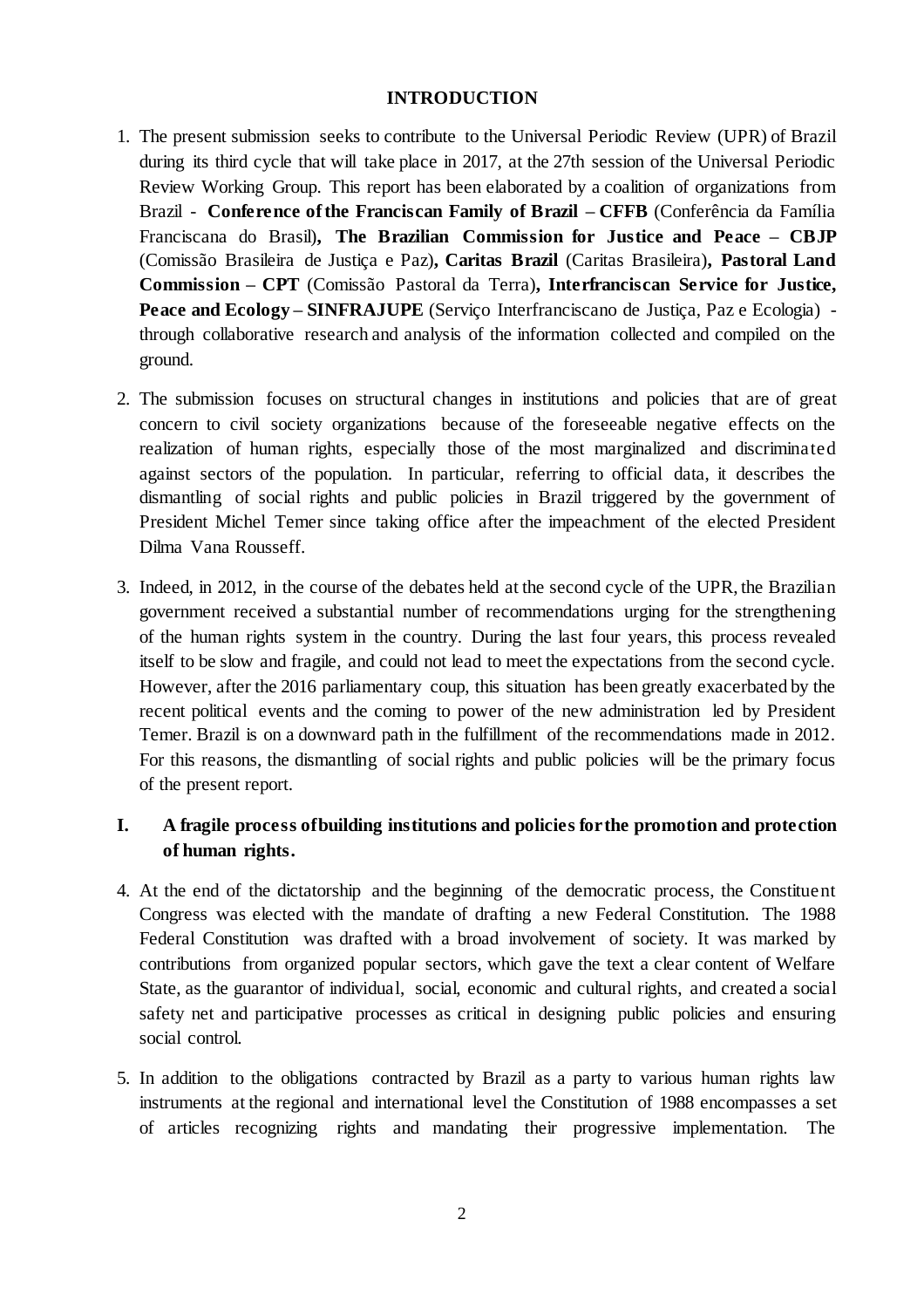Constitution and the mechanism of social participation allowed for the creation of several programs, rights protection systems, and networks during the last decades.

6. Since the adoption of the new Constitution, elected governments promoted social participation in the development of public policies aiming at the universalization of rights; developed a social safety net and secured resources for their implementation. This historical process occurred at a time when neoliberal ideologies were predominant on the international stage, advocating for a minimal State and policies of privatization. As of the government of Fernando Henrique Cardoso (1995-2002), and in particular, the last four administrations, of President Luis Inácio Lula da Silva (2003-2010) and President Dilma Vana Rousseff (2011-2016) stood out for implementing social inclusion processes. These initiatives induced changes in budget priorities towards the reduction of social and regional inequalities and in increased implementation of the rights of millions of families which previously suffered from social exclusion and poverty.

#### **II. Failure to comply with the previous recommendations**

- 7. The Report of the Working Group on the Universal Periodic Review of 9 July 2012, brought the conclusions and / or recommendations to Brazil. In our view, these recommendations were not fully implemented and nor assumed as state policies, which would prevent setbacks in times of institutional crisis like the current one.
- 8. However, while recognizing and welcoming these advances, the submitting organizations insist on the fact that, although the project of both Luiz Inácio Lula da Silva and Dilma Vana Rousseff´s administrations had the objective of social inclusion, it was marked by continued discrimination and violations of the rights of indigenous, quilombola and traditional communities. The recommendations aimed at ensuring the rights of indigenous peoples and afro-descendants (such as recommendation 119.162) and at ensuring territorial and cultural rights of indigenous peoples (such as recommendations 119.163 through 119.169), were not fully implemented.
- 9. The government's economic growth and development policies led to various and numerous infringements on the rights of these peoples and communities. In the same vein, the realization of large infrastructure projects in the host cities of the World Cup (2014) and the Olympics (2016) impacted negatively on the rights of large groups of the population, both civil and political, such as freedom of expression, and economic, social and cultural rights such as the right to housing.
- 10.The failure of the State to implement necessary measures to protect and promote the access to land and to other natural resources of traditional peasant, indigenous and quilombolas communities has led to numerous and widespread violations of a range of human rights of these communities. In particular, the rights to an adequate standard of living, to adequate housing, food and water were infringed upon. In the context of the second cycle of the UPR, the fulfillment of these rights were the object of various recommendations (119.131 through 119.145, reduction of poverty and social and regional inequalities). As a party to various international human rights instruments guaranteeing these rights, and notably the International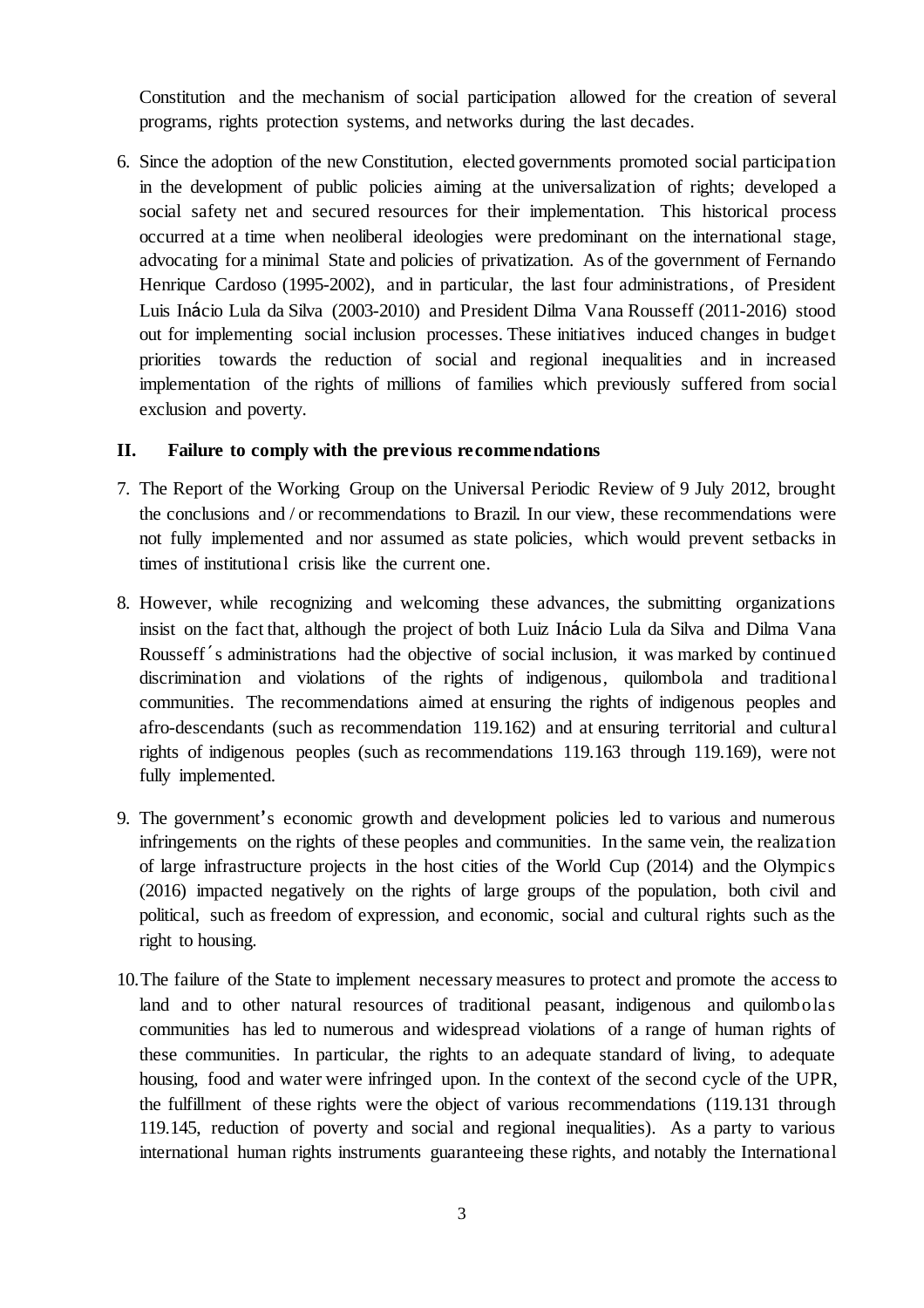Covenant on Economic, Social and Cultural Rights, Brazil has obligations to respect, protect and fulfill these rights for all.

- 11.The submitting organizations are deeply concerned that the human rights of traditional peasant, indigenous and quilombolas communities were weakened by the slow and fragile implementation of the policies relating to the demarcation of their territories. Further, the agrarian reform was not implemented by Luiz Inácio Lula da Silva and Dilma Vana Rousseff´s administrations, since the main policies and budget priorities were directed to strengthening large land ownership dedicated to monoculture agribusiness.
- 12.The United Nations Special Rapporteur of on the Rights of Indigenous Peoples, Victoria Tauli-Corpuz, asserted in her statement at the end of the mission which took place in March 2016: "Indigenous peoples from throughout the country have repeatedly stressed to me that the prolonged absence of effective protection by the State is pushing them to reclaim their lands in order to guarantee their survival. Many of them have even stated that if faced with evictions they will not leave their lands and are prepared to die there if necessary. In effect, through its paralysis the Brazilian state appears to be establishing the conditions conducive to conflict which will ultimately have a devastating impact on indigenous peoples and society as a whole."<sup>1</sup>
- 13.Regardless the shortcomings, delays, and weaknesses in building a human rights machinery for the most vulnerable categories of the population, conservative sectors which felt impaired by the ongoing political process articulated the fall of President Dilma Vana Rousseff through a parliamentary coup and an impeachment process. Despite the realization of a formal process, no sufficient evidence of an impeachable crime was presented.
- 14.Since March 2016 and the statement of the Special Rapporteur, the reasons for concern have not diminished. Since Vice-President Michel Temer assumed interim the Presidency in April 2016, he has triggered the process of dismantling public policies, social rights, social safety net and various mechanisms of social participation, social inclusion and social control established after the promulgation of the 1988 Federal Constitution.

# **III. Budget cuts and threats to the realization of rights: The project of Constitutional AmendmentBill 241/2016 (PEC 241) and the Draft BudgetLaw 2017 (dismantling of the 1988 Federal Constitution)**

15.The PEC 241/2016 was developed to limit public spending and, is a constitutional amendment bill, that, if passed, will introduce a new tax regime due to run for the next twenty financial years and establishes, for each year, a ceiling for global primary expenditure applicable to the

<sup>1</sup> United Nations SpecialRapporteur on the rights ofindigenous peoples,*EndofMissionStatement*, 17March 2016.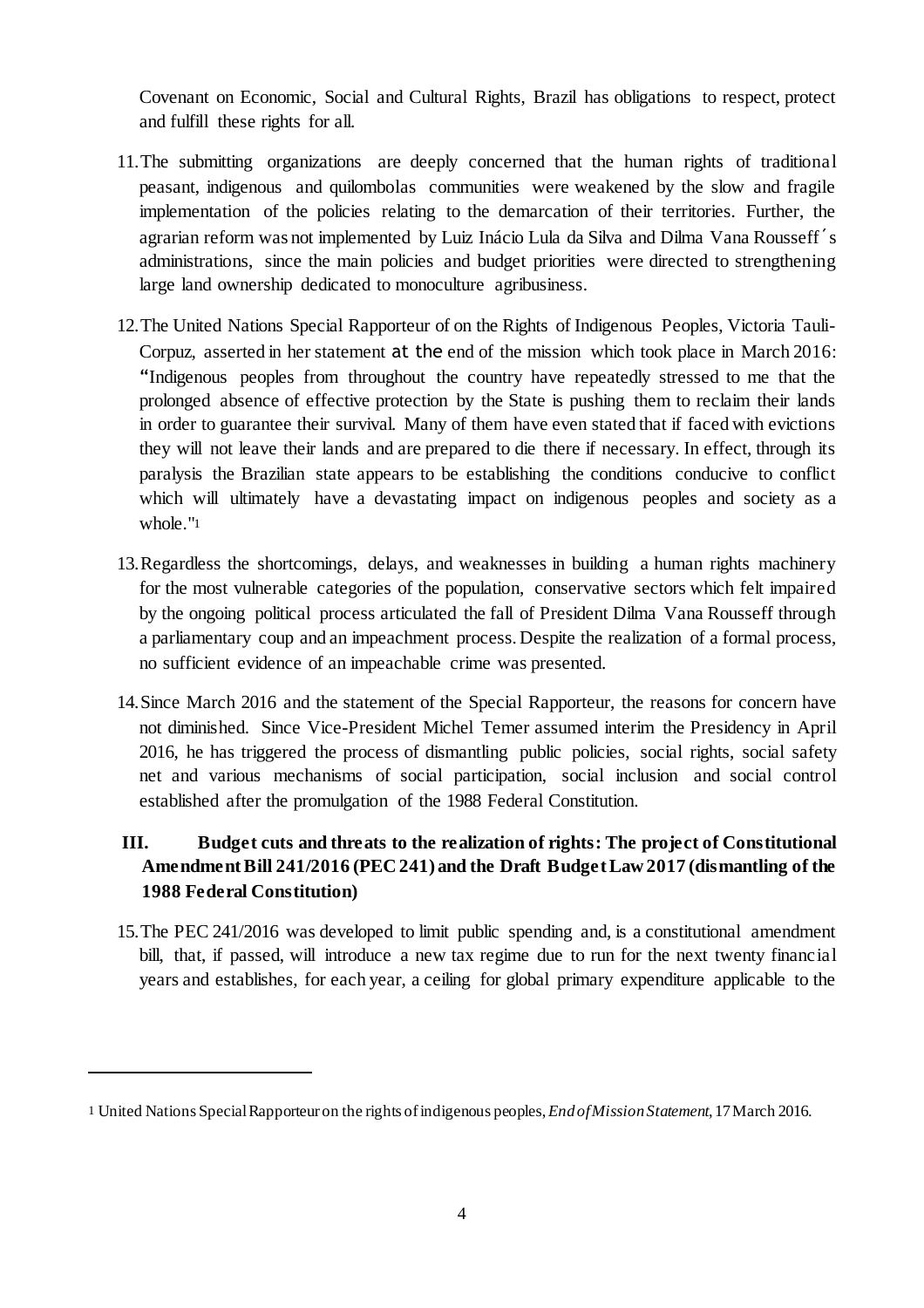Executive and other government branches of the federal government.<sup>2</sup> The submitting organizations, as well as many other civil society organizations, anticipate with great preoccupation that the cuts and limits in the public resources that can be allocated to fundamental social programs and to the effective accessibility and functioning of key public services, will severely impair the enjoyment of human rights, especially by the most marginalized and disadvantaged individuals and groups. Important to note that two research institutions, one linked to the federal government, the Institute for Applied Economic Research (Ipea) and other to the civil society, the Inter-Union Department of Statistics and Socio-Economic Studies (DIEESE), come to these same conclusions.<sup>3</sup>

- 16.In other words, this proposal freezes public spending in real terms, removing the expenditure decision from the political realm, by establishing a fixed economic index. This index has no relation to the State income (revenue) capacity nor with the demand for public goods and services (expenditure), which are the core variables of the allocation function of any government.<sup>4</sup>
- 17.Thus, the PEC 241 if passed will disrupt the financing of Brazilian social policies by eliminating the earmarking of revenues for education and social protection budget, comprised of health policies, social security, and social assistance. Such earmarking reflects social achievements that were guaranteed by the 1988 Constitution, intending to establishing priorities and to preserving public spending in these social areas, regardless of the incumbent government. The PEC 241 will reduce the State's ability to comply with its national and international human rights obligations. It may become a fundamental problem for social protection in Brazil, established by the 1988 Constitution and in particular through its section on the Social Order, from article 193 to article 232. All rights therein enshrined or inspired are threatened. This section includes seven chapters: Social Security (Health, Social Security, and Social Assistance); Education, Culture and Sports; Science and Technology; Communication; Environment; Family, Children; Adolescents and the Elderly; and Indigenous Peoples.

<sup>2</sup> For 2017, the limit will be calculated by applying the NationalIndexof Consumer Price (IPCA-IBGE) to the primary expenditure incurred for the fiscal year 2016. For subsequent years, it will be calculated according to the ceiling from each preceding year, adjusted to the applicable inflation rate. With the aimof the verification of the compliance with each annuallimit, the overall expenditurefor a given year, including the residualdebtsrelatedto primary expenditure,will be taken into account

<sup>3</sup> *The New Tax Regime and its implications for social assistance policy in Brazil*, Institute for Applied Economic Research (Ipea) - Ministry of Planning, Development and Management, Technical Note – number 27 – September 2016 – DISOC http://www.ipea.gov.br/portal/images/stories/PDFs/nota\_tecnica/160920\_nt\_27\_disoc.pdf; *The impact of the* new tax regime for the financing of the Unified Health System and the realization of the right to health in Brazil, Institute for Applied Economic Research (Ipea) - Ministry of Planning, Development and Management, Technical Note - September 2016 - number 28 – DISOC http://www.ipea.gov.br/portal/images/stories/PDFs/nota\_tecnica/160920\_nt\_28\_disoc.pdf; *PEC 241/2016: the new tax systemand its possible impacts*,Inter-UnionDepartmentofStatistics and Socio-Economic Studies(DIEESE), Technical Note September 2016- number 161.

<sup>4</sup> Ibid. Daniel Arias Vazquez, *O Plano Temer/Meireles contra o povo: O Desmonte Social Proposto pela PEC 241*, online : http://plataformapoliticasocial.com.br/wp-content/uploads/2016/07/DesmonteSocialPlanoTemer.pdf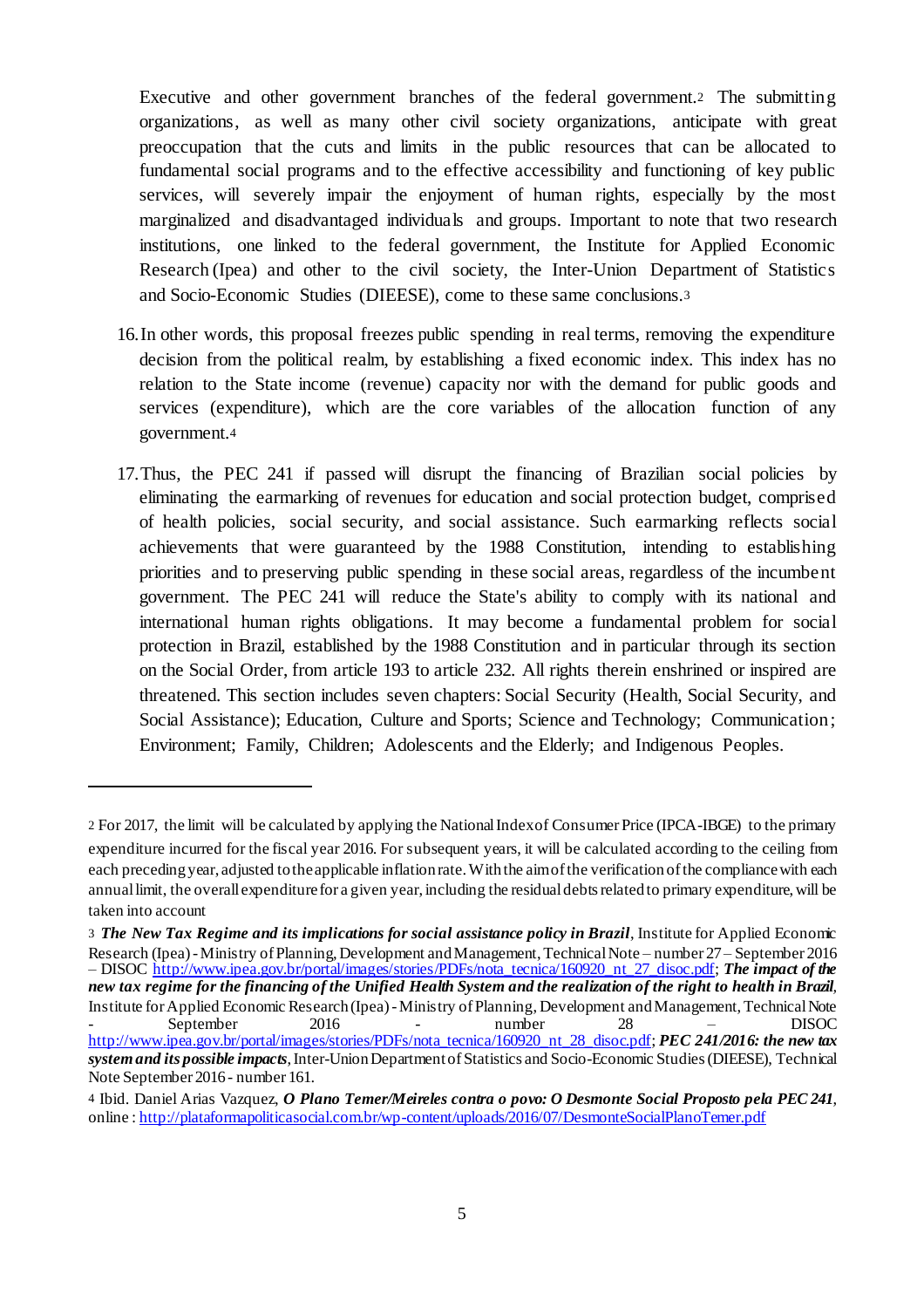- 18.The global losses of federalfunds previously allocated to social areas would be very significant if PEC 241 is approved in Congress. In a simulation for the period 2003 to 2015, which applied real currency values of December 2015, the PEC 241 would have cut R\$ 3.2 trillion from federal funds invested in social policy. The Federal Public Spending would be 37% lower than the resources allocated to social policies in previous administrations. The PEC 241 intends to extend to the next 20 years the current budget constraint, even if the country resumes growth and government revenues grow again above inflation level.<sup>5</sup>
- 19.Inequality and poverty remain high in Brazil, despite the fact that under the administration of the previous two governments, the "proportion of the population classified as poor decreased about 10 percentage points [and] the Gini coefficient, which measures the concentration of per capita income, decreased from 0.5942 in 2002 to 0.5227 in 2014"6. This downward inequality trend in Brazil is similar to that observed in developed countries today, but this current path would need to be maintained for a longer time - 25 or 30 years - to reach levels similar to those existing today in those countries.
- 20.In fact, the preoccupation of the submitting organizations is confirmed by the 2017 Draft Budgetary Law that provides for the cutback of several billions of reais in the resources allocated to sectors such as social housing, regional development, and agrarian reform. Other programs will also suffer from budgetary cuts (fisheries and aquaculture; reduction of the social impact caused by alcohol and other drugs; sports, citizenship, and development; water resources; racial equality promotion; women's rights and development, etc).<sup>7</sup>
- 21.The proposed budget for 2017 took into account the proposed ceiling for public spending, although Congress has not yet approved the mechanism provided for by the PEC 241. If PEC 241 is adopted, next year's government spending could not grow above the rate of inflation of the previous year. Thus, government spending in 2017 could not grow more than 7.2%, which is the expected inflation throughout the year 2016.
- 22.In absolute terms, the largest cutback in the proposed budget for 2017 wasin programs relating to adequate housing, representing R\$ 8.14 billion or 51% compared to last year. Through this program, the government coordinates actions including technical support to States, municipalities and productive sectors, support of mechanisms for participation and social

<sup>5</sup> Ibid.

<sup>6</sup> *Social expenditure of the Central Government: 2002-2015*, National treasure - Ministry of Finance, online: http://www.stn.fazenda.gov.br/documents/10180/318974/Gasto+Social+Governo+Central/c4c3d5b6-8791-46fb-b5e9- 57a016db24ec.

<sup>7</sup> The 2017 Union budget, which President Temer proposed to Congress, imposes an average 30% reduction in the values for the 11 top social area government programs, considering the inflation period (MarketGeneralPrice Index- IGP-M in the last 12 months). This reduction corresponds to  $R$  \$ 29.2 billion less for this set of programs (after application of the period's inflation rate), comparedto what was presentedby Rousseff, already underthe effectofthe economic crisis last year.This data can be observedifwe compare the programs andvalues, in the 2017 FederalBudget andthe 2016.(after application of the period's inflation rate) To see the 2017 and 2016 Union Budgets consult:

http://www.camara.leg.br/internet/comissao/index/mista/orca/orcamento/OR2017/proposta/proposta.pdf http://www.camara.leg.br/internet/comissao/index/mista/orca/orcamento/OR2016/Proposta/projeto/volume2/01\_progr\_t ematicos.pdf.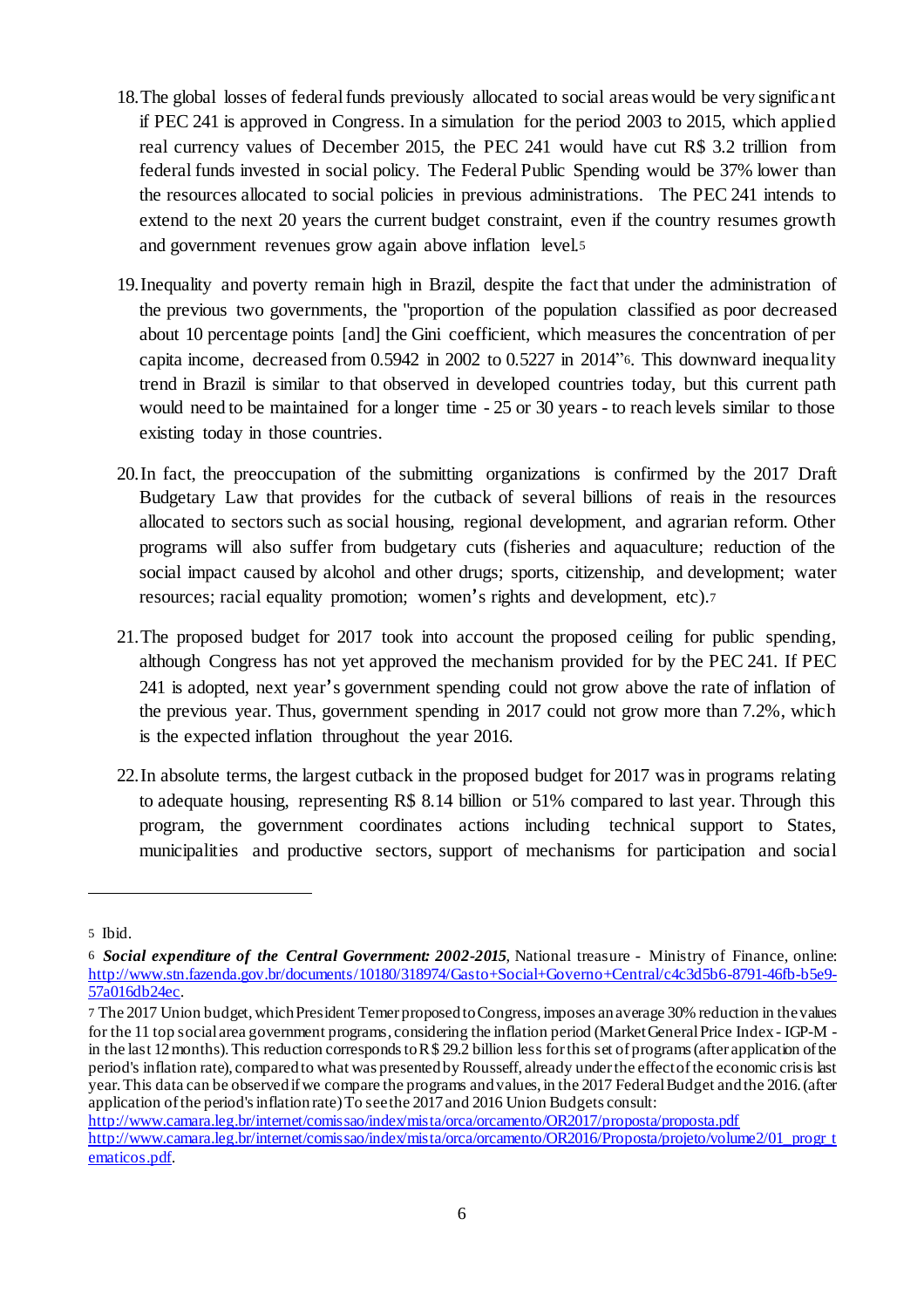control in federal housing programs, and development for the production, acquisition or rehabilitation of housing properties.

- 23.At a time when the governors of the Northern and Northeastern States require more resources to compensate the loss of the downfall of transfers from the Federal government, the Federal government also decreased proposed amounts allocated to the regional development program seeking to diminish the "Brazilian regional differences". The cutback amounted to R\$ 3.69 billion, the equivalent of 79%, the biggest cut in percentage terms.
- 24.The draft law for the 2017 budget also proposes to reduce the allocation of resources to programs related to people living in rural areas. Ineed, the resources allocated for land acquisition in the context of the agrarian reform will drop by 52%; the resources allocated for the promotion of education in rural areas will drop by 56%; the resources allocated to the Food Acquisition Program (PAA), which seeks to foster the production of food through familybased agriculture, will drop by 55%; the resources allocated for the extension of warehouses used to store food will drop by 97%; the resources allocated for regional and territorial development will drop by 82,8%; the resources allocated for the sustainable development of quilombolas communities, indigenous people, and traditional communities, will drop by 26%; the resources allocated to the "Protection and Promotion of Rights of Indigenous Peoples" program will drop by 14,4%; the resources allocated to the recognition and compensation of quilombolas territories will drop by 48,8%; the resources allocated for the acquisition of rural properties for the creation of settlements under the Agrarian Reform will drop by 52%; the resources allocated for the inclusion of productive sectors in rural areas will drop by 47,4%; the resources allocated for fisheries and agriculture will drop by 68,3%; the resources allocated for the strengthening of the Single Unified System of Agricultural Health – SUASA – will drop by 23,2%; and the resources allocated for subsidies relating to the mobile fluvial supplies in the Amazon will drop by 96,6%.<sup>8</sup>
- 25.In global terms, the expenditure for the agrarian reform program already showed a significant reduction, from R\$ 2,08 billion in 2016 to R\$1,1 billion in 2017, the equivalent to 47% in percentage terms. In comparison, the amount allocated to Sport and Citizenship was reduced by R\$ 618 million and shall drop to R\$ 722 million next year, equivalent to a downfall of 46,11%. Smaller programs also suffered from this trend. This is the case for policies for women, for which R\$ 121 million were allocated in the budget proposal for 2016, compared to R \$81,6 million in 2017, a cutback equivalent to 32,5%. The forecast of the expenditure also dropped for the promotion of racial equality, which suffered a reduction of R\$ 13,3 million equal to 35,4% in percentage terms, and to the promotion of fundamental rights for the youth, with a cutback R\$ 7,8 million equivalent to 33,9%.<sup>9</sup>

<sup>8</sup> Gerson Teixeira**,** *Um Panorama do Agráriona PLOA 2017*,NationalCongressinternalpublication.

<sup>9</sup> Alexandro Martello, *Habitação e reforma agrária podem ter corte bilionário no orçamento 2017*, G1 Globo, 7 September 2016, online : http://g1.globo.com/economia/noticia/2016/09/habitacao-e-reforma-agraria-podem-ter-cortebilionario-no-orcamento-2017.html.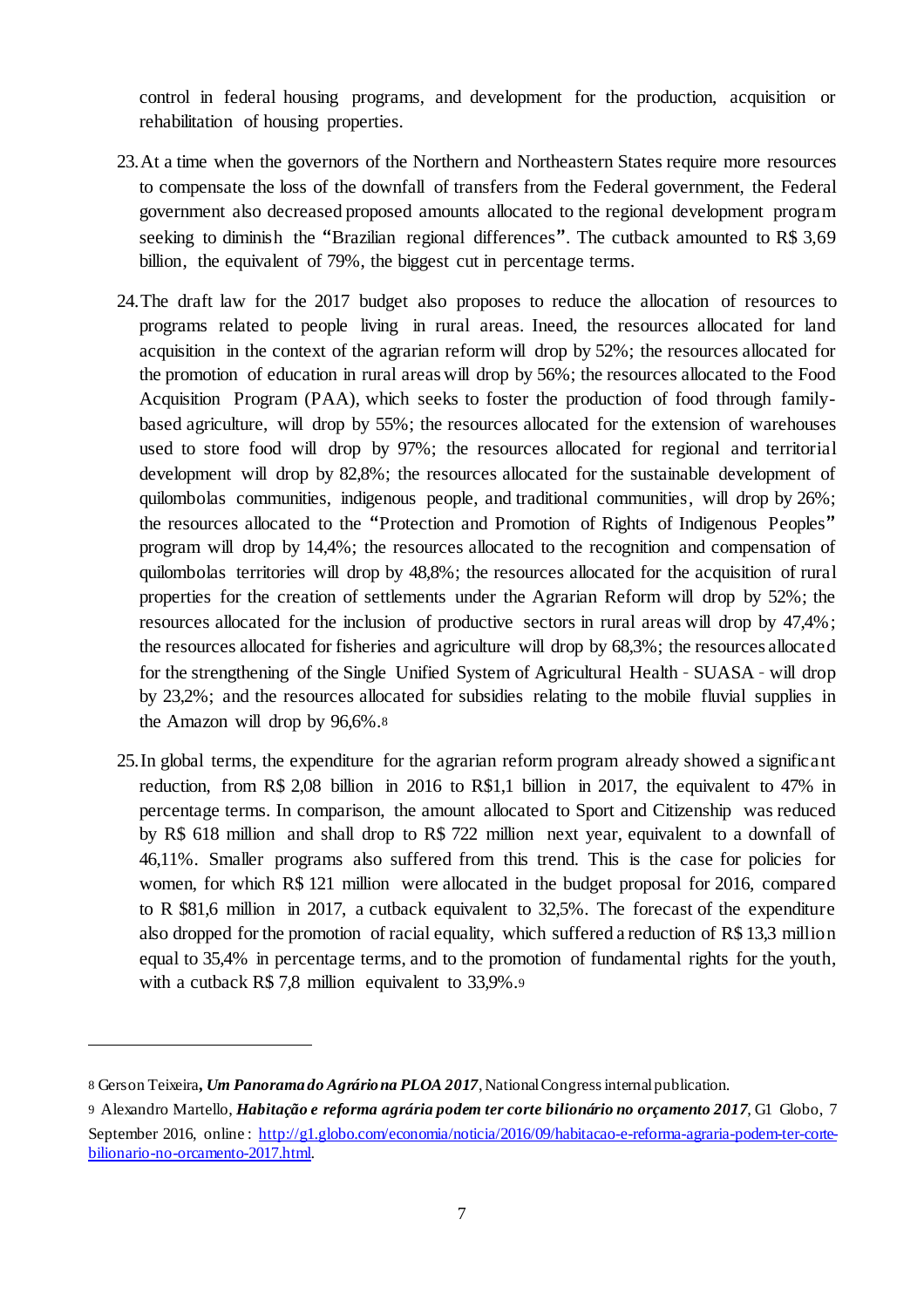26. In addition, the submitting organizations anticipate a regression in gender equality as the proposed budget 2017 presents a cut of the program "Policies for women: promotion of equality and fight against violence" cut by 40% in comparison with the budget planned by the government of Dilma Rousseff one year ago. This percentage is similar to the cutback of 42,2% foreseen by the government for the program "Promotion of racial equality and overcoming racism" in 2017. In this regard, the submitting organizations draw the attention on the fact that only one woman was appointed at the head of a Secretariat (and none as Minister) under the new government.

## **IV. Weakening of policies and resources in the areas of territorial development, forced labour, public health, and public education**

- 27.A **territorial development policy** was adopted in Brazil as a model of governance of decentralized and participative public policies, and of inclusion of marginalized groups and areas. The public entity in charge of the enforcement of territorial development policies in Brazil. As a result of the adoption of the "Territories of Citizenship" program, various ministries adopted the territorial approach to implement integrated public policies in the smallest and most remote municipalities of Brazil. The territorial approach to development also obtained membership of small rural towns, where is concentrate a part of the poor population. In these regions, characterized by inadequate access to public services and public facilities that guarantee rights and quality of life were covered by the territorial development policy 243 municipalities already recognized by the "National Program of Rural Territories".<sup>10</sup> With the cuts above described, Temer government interrupts and undermines the implementation of this territorial policy.
- 28.Furthermore, Brazil had become an international reference in the fight against **forced labour**, both from the point of view of its public policies and their implementation. This was particularly the case in relation to its activities of protecting enslaved workers, promoting their social inclusion and punishing companies using forced labour. Since 1995, these policies helped save more than 50,000 people from forced labour.
- 29.However, those benefitting from modern slavery started to show considerable resistance.<sup>11</sup> Attacks from the detractors of the fight against forced labour took the form of many legal proceedings and attempts of demolishing the legal and institutional structure underpinning the policy. Their specific targets are the following: the legal concept in force since 2003 (Law 10.803 amending article 149 of the Penal Code), the *Dirty List* ("lista suja"), the loosening of legislation and the liberalization of outsourcing. It is worth pointing out, for example, the fact that Brazil has not yet ratified relevant conventions such as the *International Convention on*

<sup>10</sup> Huberto Oliveira, *et al*.*, Territorial and Sustainable Development Goals Politics: Without democracy there is no development, no hope for rural areas in Brazil***,** Plataforma Política Social, 25 June 2016, online: http://plataformapoliticasocial.com.br/artigo-29-politica-territorial-e-objetivos-de-desenvolvimento-sustentavel-semdemocracia-nao-ha-desenvolvimento-sustentavel-nem-esperanca-para-os-territorios-rurais-do-brasil.

<sup>11</sup> Xavier Plassat, OP, *Forced Labor, 2015: Retreat of numbers, growth of threats*, Comissão Pastoral da Terra, 10 January 2016, online : http://www.cptnacional.org.br/index.php/publicacoes/noticias/trabalho-escravo/3050-trabalhoescravo-2015-recuo-dos-numeros-crescimento-das-ameacas.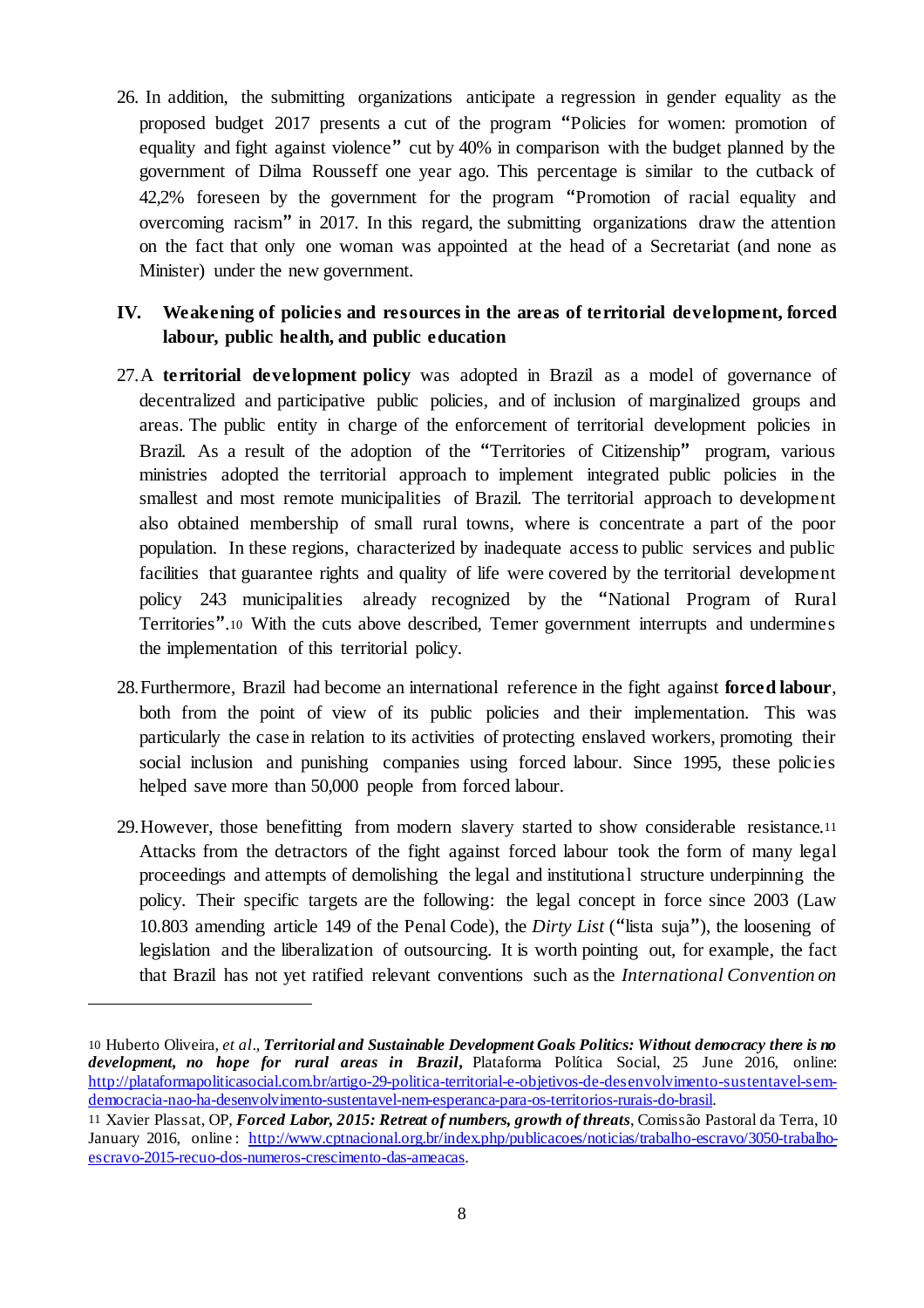*the Protection of the Rights of All Migrant Workers and Members of their Families*. Also, the adaptation of its legislation in line with the provisions of the Palermo Protocol is still pending.

- 30.With the government installed by the parliamentary coup of August 2016, the sectors who strived for years to loosen workers´ rights and labour law have clearly increased pressure on social rights. In particular, they seek to maximize and facilitate outsourcing in labour relations; to favour negotiation with workers over strong legislative safeguards; to restrict the definition of forced labour; and to weaken labour inspection, both in qualitative and quantitative terms. In a nutshell: to open the door to recrudescence of forced labour.
- 31.We are heading backward in the fight against forced labour and towards the eventual dismantling of key policy instruments and to an increased invisibility of the issue. In that context, the recommendations made by the UN office in Brazil<sup>12</sup> summarize adequately the expectations of civil society and other sectors involved in the effective eradication of forced labour.
- 32.On the issue of Health, in little more than three decades, the **Unified Health System (SUS)** revealed itself sustainable and essential. It constitutes a pillar ensuring the realization of social rights, in contraposition to the market. The SUS is in charge of 90% to 95% of heart surgeries, oncological treatments, and organ transplants. It is responsible for one million hospitalizations per month; 3,5 billion medical services per year, and primary health care covers 60% of the population with the Family Health Strategy.<sup>13</sup>
- 33.The SUS as a public system is currently being dismantled through various proposals made by the new government to limit its scope or to privatize it. It is important to note that the PEC 241 will promote the dismantling of the SUS, with the fixation of its budget by the federal government without taking into account population growth and its related age structure, or the surge or new epidemics.
- 34.As approved by the Senate, the end of the "pré-sal" petroleum exploration by Petrobrás will prove to compromise one of the most important revenue sources allocated to **public education** in the long run. The trend is to reduce the oil royalty incomes for the National Fund of "présal", which allocates 75% of its resources to public education. Since last year, budgetary resources for education have dropped. Recently, the Ministry of Education and Culture interrupted its new scholarships for the international exchange program "Science Without Borders" for undergraduate students. Further, the Ministry suspended the opening of new

<sup>12</sup> ONU.BR Position Paper *- Trabalho Escravo* ABR 2016.pdf https://www.dropbox.com/s/2mgu47p650pixgk/ONU.BR%20-%20Position-paper-trabalhoescravo%20ABR%202016.pdf?dl=0.

<sup>13</sup> Amélia Cohn, *A ofensiva raivosa no desmonte do SUS, Plataforma Política Social*, 11 June 2016, online: http://plataformapoliticasocial.com.br/artigo-15-a-ofensiva-raivosa-no-desmonte-do-sus/.